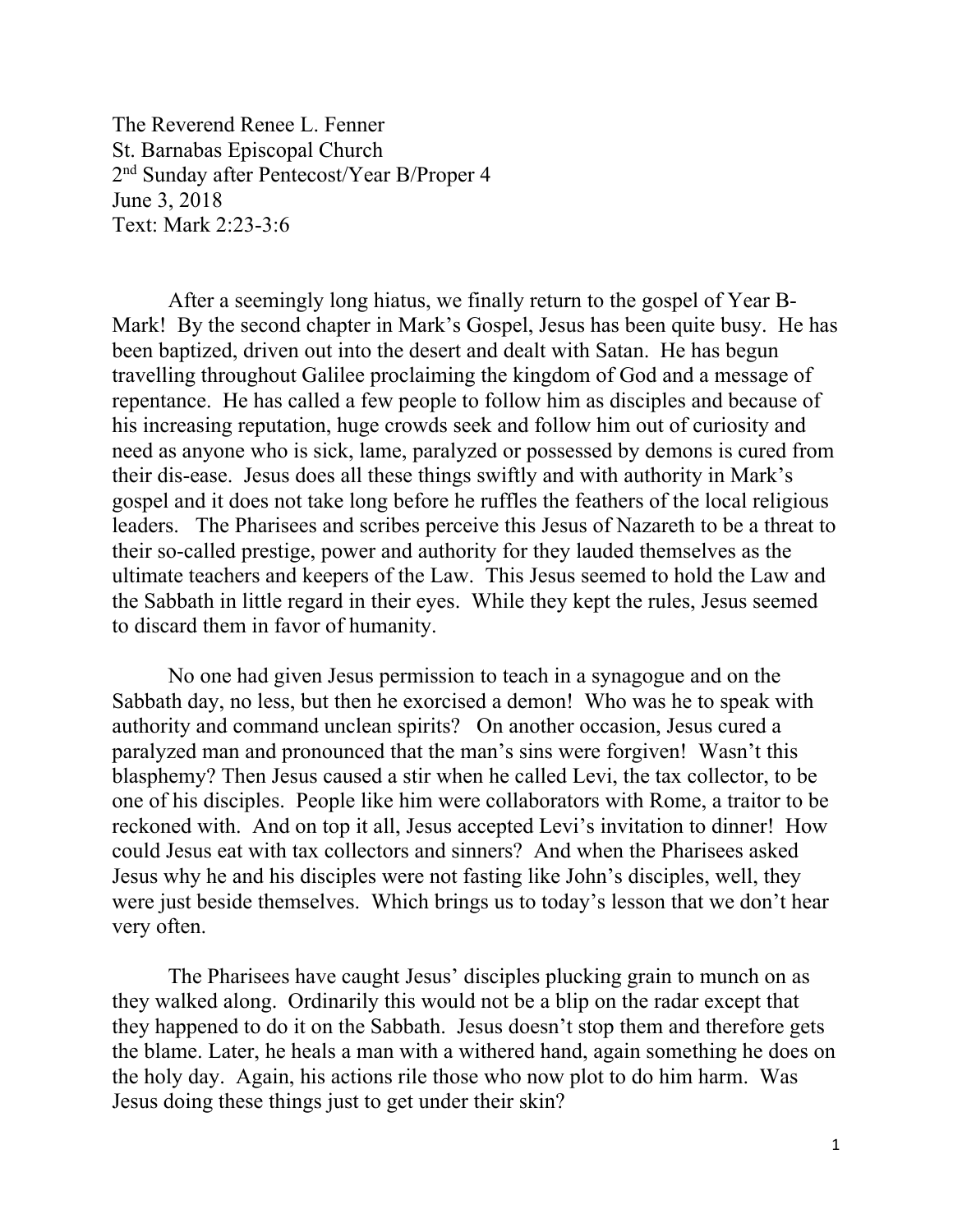Or was it because (as we are often told in the Gospels) that Jesus knew what humankind, especially the religious leaders, had in their hearts and minds. And when people got caught up in other things, Jesus had something else on *his* mind and he said it.

Indeed, in these teachable moments in today's gospel, as Jesus had something deeper in mind. His goal was not to get rid of the Sabbath but to put the Sabbath back into its proper context and show its true purpose. Jesus reminded his critics that the Sabbath was not a day in which God's people were to be burdened with a list of regulations governing every detail of their conduct. The Sabbath was given by God to be a day of rest, a time of refreshment-just as God took rest on the seventh day of creation in the Book of Genesis. The Sabbath was also meant to be a day to remember God's presence with praise and thanksgiving. Certainly, God's commandment, *"Remember the Sabbath day and keep it holy",* did not prevent people from picking grain so that they could eat. This is why Jesus said to them, "…*the Sabbath was made for humankind, and not humankind for the Sabbath."*  And the commandment certainly did not prevent people being made whole. And this is why Jesus called the man with the withered hand to come forward while the religious leaders looked on. *"Stretch out your hand."* Jesus said and the man's hand was restored.

It is two thousand years later and what are we as Christians, to make of this gospel? What purpose might it serve in our ever busy, fast-paced, consumer lifestyle?

On one hand we are to be reminded of the gift that is the Lord's Day. For many that means being in tuned with *ritual*- attending church, being present in our spiritual community where we hear God's Word and receive the sacraments, and give thanks to God for God's presence in our lives. It is also a day set aside (if we are lucky) to be *still and rest* our minds, bodies, and spirits from all the things that pull and tug at us during the week. Of course that is easier said than done these days.

Most of us can remember Sundays as they used to be. I can remember huge Sunday breakfasts with Mom's homemade biscuits and after the dishes were done my brothers and I would sometimes go out into the back yard to play or watch television or I would draw and paint for hours-grateful to be in my own little world. Sometimes, during the summer months Daddy would load us all into the car and we would go to the zoo or to Grandma's or take long leisurely rides to no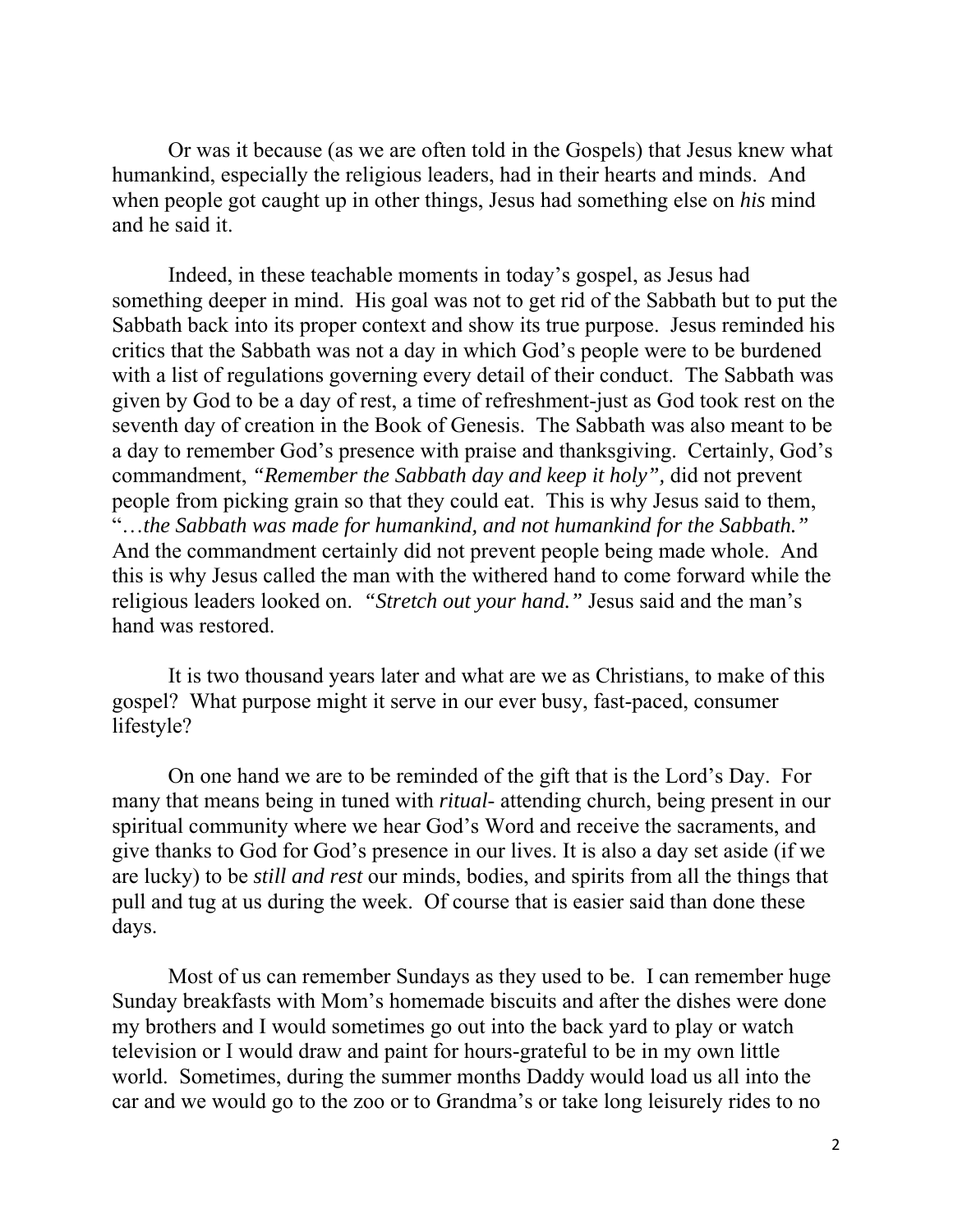place in particular. Then we would come home and maybe take a nap and before long it was suppertime. But *none* of this ever happened if first we didn't go to church. Being Roman Catholics way back then (and this is before Saturday evenings counted as Sunday) meant that *every* Sunday one went to church unless you were close to death. In my house, if you were too sick to go to church, you were too sick to go anywhere else so don't even try to fake it. In fact, one was supposed to be really sick in order to stay at home or face the pangs of hell, so said the nuns that taught us.

 Sundays also meant that chores were done on Saturdays and you had better make sure that you had ALL of your ingredients for Sunday dinner or whatever else. There was no such thing as stores being open for anybody to go in to buy what they should have gotten on Saturday. You were just plain out of luck. I remember one Sunday Mom said that she planned to prepare a particular dish but when we sat down to eat, it wasn't what our mouths were set for. She wasn't the kind to go over or send us over to the neighbor's to "borrow" anything. If we didn't have it, we just didn't have it.

 Those lazy and laid back Sabbath Sundays are now just a memory as Sundays are now filled with everything there is. And I do mean *everything!*  Unless of course we are speaking of Goedeker's where they are open "every day except Sundays!"

Earlier in the week I came by a wonderful essay by theologian Barbara Brown Taylor who wrote an essay entitled "Letting God run things without my help." She wrote about her experience as a parish minister and said in part, "When I was a parish minister there was no hope of remembering the Sabbath, at least not in the Hebrew sense of resting from my labors. If I wanted a Sabbath, I had to make it a moveable feast." (Ain't that the truth?) She continued by explaining how after she left parish ministry things were remarkably different. (Hmmm...) Taylor then concluded her essay with this: "Week by week, I keep reaching for the gift God has offered me-the one human beings are so reluctant to accept that God made it a commandment… Once (she writes) I attended a funeral a black Baptist church, the preacher consoled us by telling us that the person we loved had gone on to that place where every day is Sunday. At the time, I believe I flinched. Now I know what he meant. We do not have to wait until we die to experience resurrection. God is ready whenever we are, with a weekly rehearsal for those who are willing to lie back in God's arms."\*